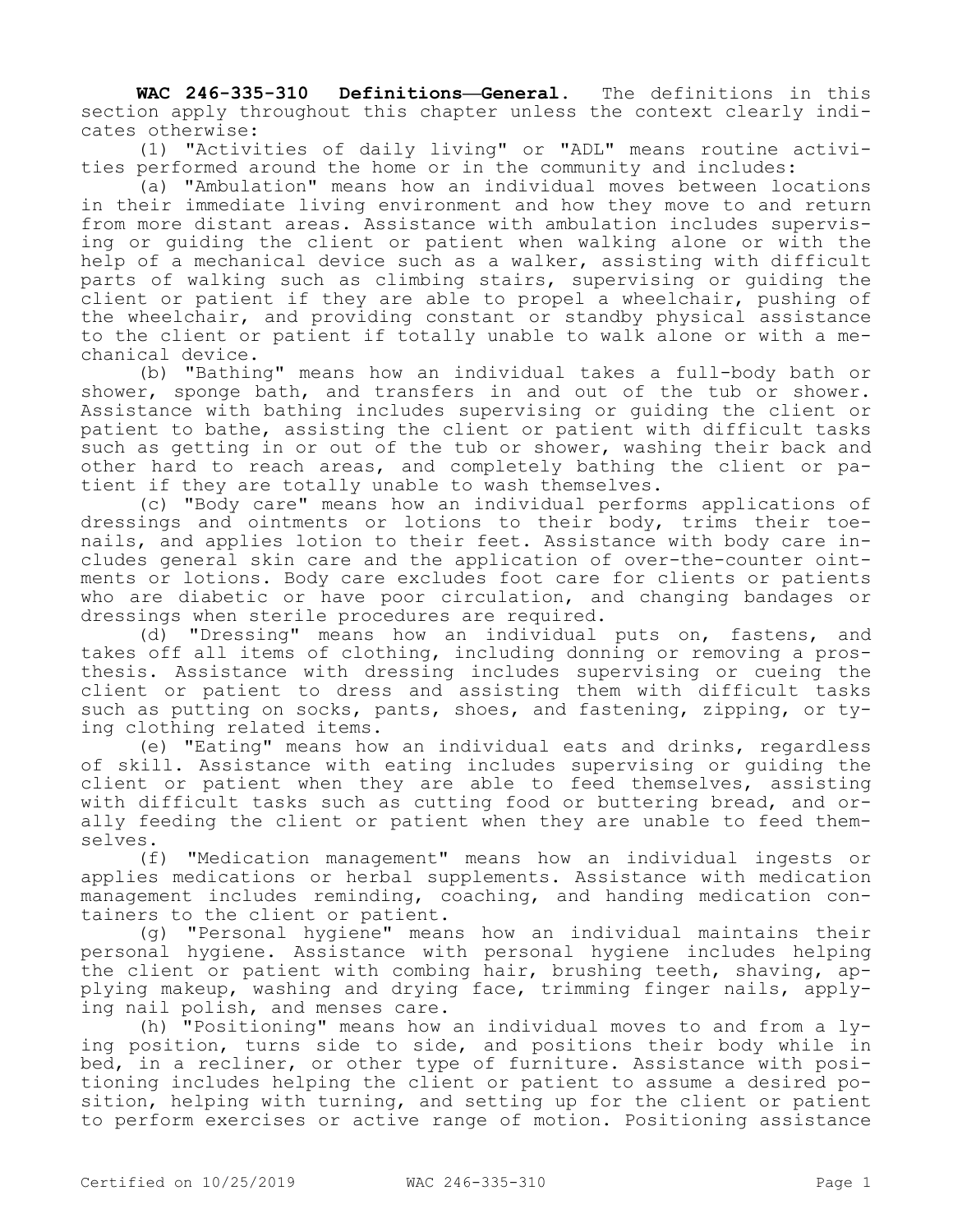may also include passive range of motion to maintain joint flexibility or prevent complications, such as contractures and pressure sores.

(i) "Toileting" means how an individual uses the toilet room, commode, bedpan, or urinal. Assistance with toileting includes helping the client or patient to and from the bathroom, assisting with bedpan routines, using incontinent briefs, cleaning after elimination, and assisting the client or patient on and off the toilet.

(j) "Transfer" means how an individual moves between surfaces such as to and from a bed, chair, wheelchair, or standing position. Assistance with transferring includes helping the client or patient with getting in and out of a bed or wheelchair or on and off the toilet or in and out of the bathtub. Transfer includes supervising or guiding the client or patient when they are able to transfer, providing steadying assistance, and helping the client or patient when they are able to assist in their own transfers. This does not include transfers when the client or patient is unable to assist in their own transfer or needs assistive devices unless specific training or skills verification has occurred consistent with agency policies and procedures.

(2) "Administrator" means an individual responsible for managing the operation of an agency.

(3) "Advanced directive" means a legal document in which a person specifies what actions should be taken for their health if they are no longer able to make decisions for themselves because of illness or incapacity. Advanced directives are not intended to guide the actions of emergency medical personnel.

(4) "Area agencies on aging" or "AAA" means an agency established under 42 U.S.C. chapter 35 and designated by the department of social and health services (DSHS) to contract for home care services on behalf of DSHS.

(5) "Authenticated" means a written signature or unique identifier verifying accuracy of information.

(6) "Back-up care" means substitute care for a client or patient arranged by the agency's administration when caregiving staff, aides, or health services cannot be provided as scheduled.

(7) "Client abandonment" or "patient abandonment" occur when an in-home services agency establishes a care relationship with a client or patient, as evidenced by signed admission forms and plan of care, and the agency ends the care relationship without referring to an appropriate alternative agency or caregiver, or not following applicable<br>discharge requirements in WAC 246-335-420, 246-335-520, and discharge requirements in WAC 246-335-420, 246-335-520, and  $246 - 335 - 620$ .

(8) "Clinical judgment" means an interpretation or conclusion about a client or patient's needs, concerns, or health problems by a physician licensed under chapter 18.57 or 18.71 RCW, a podiatric physician and podiatric surgeon licensed under chapter 18.22 RCW, an advanced registered nurse practitioner licensed under chapter 18.79 RCW, a registered nurse licensed under chapter 18.79 RCW, a physical therapist licensed under chapter 18.74 RCW, an occupational therapist licensed under chapter 18.59 RCW, or a speech and language therapist licensed under chapter 18.35 RCW. Clinical judgment includes the decision to take action or not, use or modify standard approaches, or improvise new ones as deemed appropriate by the client or patient's response.

(9) "Contractor" means a person who is self-employed who enters into agreement with an in-home services agency to provide client or patient care services or equipment.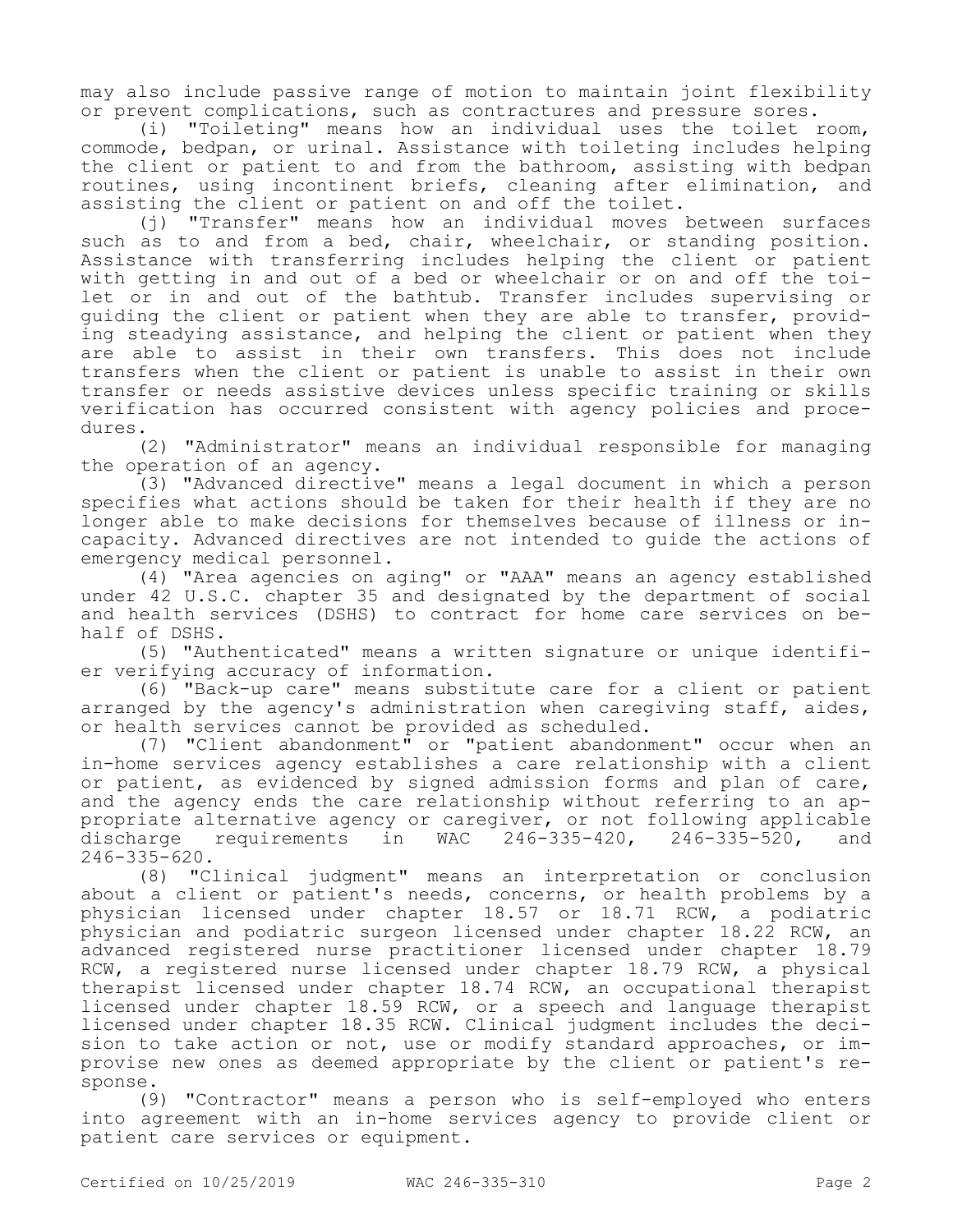(10) "Department" means the Washington state department of health.

(11) "Directed plan of correction" means a plan developed by the department, based on a current statement of deficiencies and a licensee's survey history, which specifies the corrective actions the licensee must take and time frames in which those actions are to be completed.

(12) "Document" means the process of recording information relating to client or patient care verified by signature or unique identifier, title, and date.

(13) "DSHS" means the Washington state department of social and health services.

(14) "Family" means individuals who are important to, and designated by, the patient or client and who need not be relatives.

(15) "Health care professional" means an individual who provides health or health-related services within the individual's authorized scope of practice and who is licensed, registered or certified under Title 18 RCW.

(16) "In-home services agency" means a person licensed to administer or provide home health, home care, hospice services, or hospice care center services directly or through a contract arrangement to individuals in a place of temporary or permanent residence.

(17) "In-home services category" means home care, home health, hospice, or hospice care center services.

(18) "Instrumental activities of daily living" or "IADL" means routine activities performed around the home or in the community and includes:

(a) "Meal preparation" means how an individual prepares their meals. Assistance with meal preparation includes planning meals for clients or patients, cooking, assembling ingredients, setting out food, utensils, and cleaning up after meals.

(b) "Ordinary housework" means how an individual performs ordinary work around the house. Assistance with ordinary housework includes washing dishes and cookware, dusting, vacuuming, mopping, making bed, tidying up, laundry, taking out garbage, or other like activities.

(c) "Essential shopping" means how an individual completes shopping tasks to meet their health and nutritional needs. Assistance with essential shopping includes trips in the local area to shop for food, medical necessities and household items required specifically for a client or patient's health, maintenance, or well-being. Shopping assistance can be done with a client or patient or on their behalf. Within the context of IADL services, essential shopping does not include client or patient transfer assistance.

(d) "Wood supply" means how an individual supplies their home with wood when wood is used as the sole source of fuel for heating or cooking. Assistance with wood supply includes splitting, stacking, carrying wood, or other like activities.

(e) "Travel to medical services" means how an individual travels by vehicle, bus, or taxi to a physician's office or clinic in the local area to obtain medical diagnosis or treatment. Assistance with travel to medical services includes driving the client or patient yourself, or traveling as a support person in a personal vehicle, bus, or taxi. Within the context of IADL services, travel to medical services does not include client or patient transfer assistance.

(f) "Managing finances" means how an individual manages their personal finances. Assistance with managing finances includes helping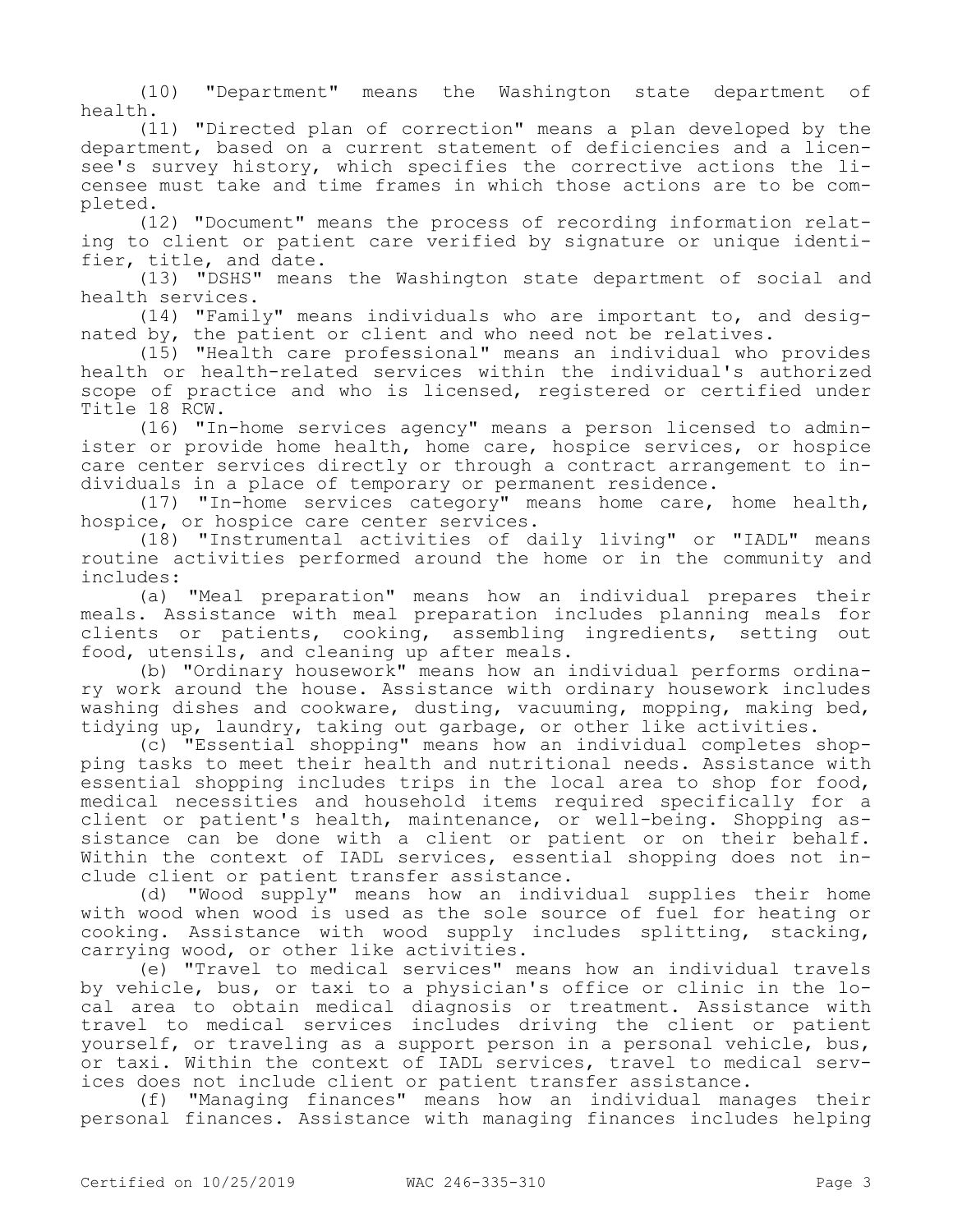the client or patient to pay bills, balance checkbook, or other like activities.

(g) "Telephone use" means how an individual makes and receives telephone calls and text messages. Assistance with telephone use includes bringing a phone to the client or patient, helping with dialing numbers, helping with sending and retrieving text messages, helping with general phone operation, or other like activities.

(19) "Licensee" means the person to whom the department issues the in-home services license.

(20) "Managed care plan" means a plan controlled by the terms of the reimbursement source.

(21) "Mandatory reporter" means an administrator, authorizing practitioner, director of clinical services, health care professional, home care aide, home health aide, medical director, licensed nurse, social worker, supervisor of direct care services, therapist, therapy assistant, volunteer, or other individuals associated with an in-home services agency.

(22) "Medication self-administration with assistance" means reminding or coaching the client or patient to take their medication, handing the medication container to the client or patient, opening the medication container, using an enabler, or placing the medication in the hand of the client or patient, along with other assistance, as defined by the pharmacy quality assurance commission in chapter 246-888 WAC.

(23) "Minimum health care credentialing" or "minimum credentialing" means the minimum credential level necessary to provide safe and quality care to adequately meet the care needs of clients and patients:

(a) For home care agencies, minimum health care credentialing is a certified home care aide or higher credential. Minimum health care credentialing is not required for long-term care workers who meet the exemption criteria in chapter 246-980 WAC;

(b) For home health and hospice agencies, minimum health care credentialing is a certified nursing assistant or higher level health care credential necessary to meet patient care needs.

(24) "Nonmedical services" means ADL and IADL tasks which do not require clinical judgment and are ordinarily performed by the client or patient, which if not for the client or patient's functional, physical, or mental limitation(s), would be completed independently by the client or patient, or family.

(25) "Nursing assistant certified" means an individual certified as a nursing assistant under chapter 18.88A RCW.

(26) "Nursing assistant registered" means an individual registered as a nursing assistant under chapter 18.88A RCW.

(27) "Nurse delegation" means the process, as described in RCW<br>.260 (3)(e), WAC 246-840-910 through 246-840-970, and 18.79.260 (3)(e), WAC 246-840-910 through 246-840-970, and 246-980-130, a registered nurse takes to transfer the performance of selected nursing tasks in selected situations to competent nursing assistants or home care aides. The registered nurse delegating the task retains the responsibility and accountability for the nursing care of the client or patient. Except for the delegation of the administration of insulin by injection for the purpose of caring for individuals with diabetes, nurse delegation does not include delegating the administration of medications by injection, sterile procedures, and central line maintenance.

(28) "Occupational exposure" means reasonably anticipated skin, eye, mucous membrane, or parenteral contact with blood or other poten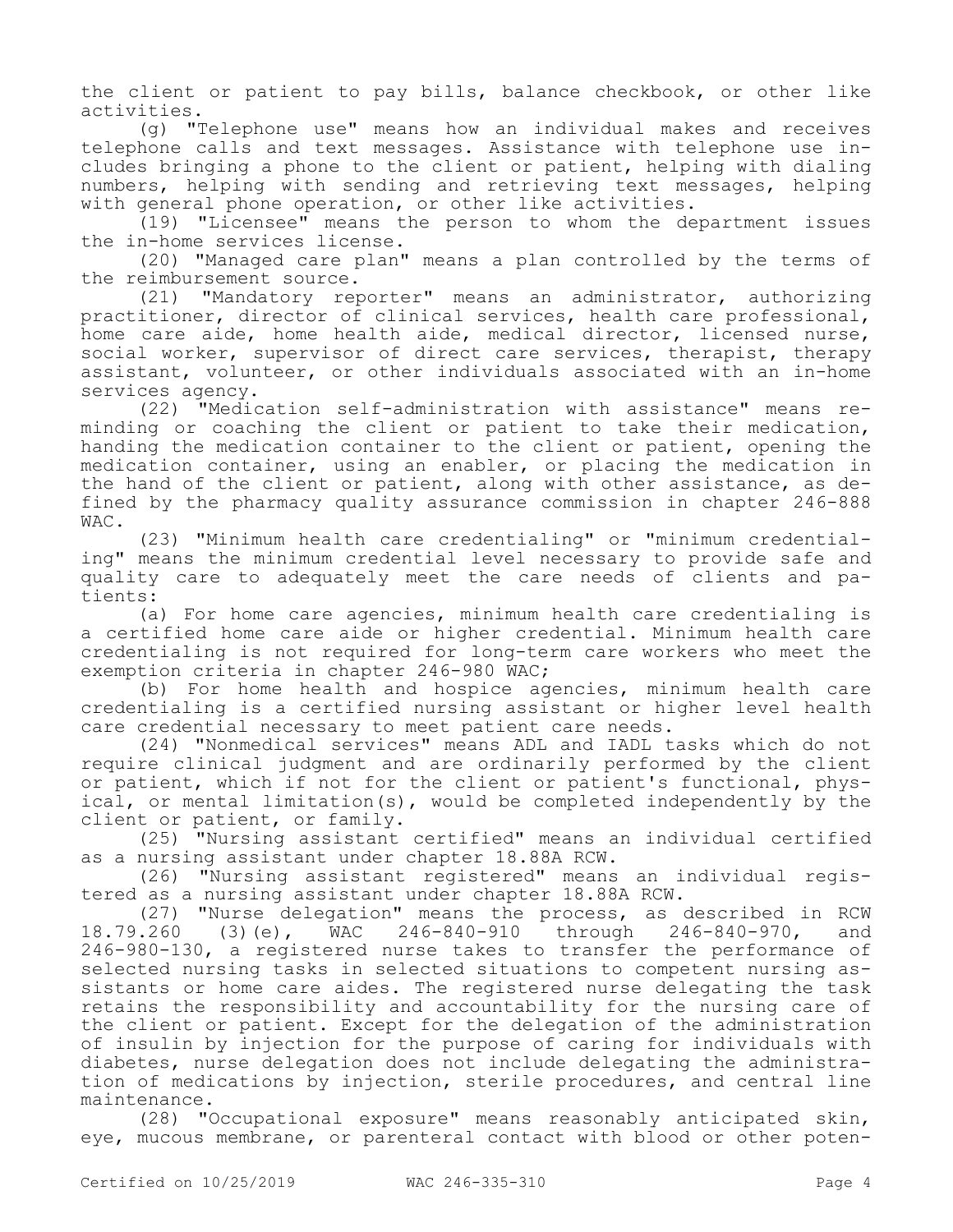tially infectious materials that may result from the performance of the employee's duties.

(29) "One-time visit" means a single visit by one individual to provide home care, home health, or hospice services with no predictable need for continuing visits, not to exceed twenty-four hours.

(30) "On-site" means the location where client or patient services are provided.

(31) "Person" means any individual, business, firm, partnership, corporation, company, association, joint stock association, public or private organization, or the legal successor thereof that employs or contracts with two or more individuals.

(32) "Personnel" means individuals employed and compensated by the licensee.

(33) "Plan of care" means a written document based on assessment of individual needs that identifies services to meet these needs.

(34) "Plan of correction" means a licensee authored document based on a statement of deficiencies, and includes specific corrective actions that must be taken to correct identified deficiencies to include, but not be limited to:

(a) How the deficiency will be or was corrected;

(b) What measures or monitors will be put in place to ensure the deficient practice does not recur;

(c) Who is responsible for the correction; and

(d) When each deficiency will be corrected.

(35) "Physician orders for life sustaining treatment" or "POLST" means a set of medical orders intended to guide emergency medical personnel in the initial treatment for persons with advanced life limiting illness based on their current medical condition and goals. The POLST form is not a living will or advanced directive but a physician order that communicates the details of those documents.

(36) "Quality improvement" means reviewing and evaluating appropriateness and effectiveness of services provided under this chapter.

(37) "Range of motion" or "ROM" means the extent or limit to which a part of the body can be moved around a joint or a fixed point; the totality of movement a joint is capable of doing. ROM exercises are active or passive movements to assess, maintain, or restore the motion of joints in the body. Active and passive ROM are defined as:

(a) "Active range of motion" means independent exercises performed by an individual to restore or maintain their joint function to its optimal range (may require cuing or reminders by an agency worker).

(b) "Passive range of motion" means exercises performed by a trained individual to restore or maintain an individual's joint function to its optimal range when they are unable to independently move their joint. Passive ROM involves performing movements to each joint only to the extent the joint is able to move. Passive ROM, for either restoration or maintenance purposes, may be performed by home health agencies, hospice agencies, and hospice care centers following the established program. Passive range of motion, for maintenance purposes only, may be performed by home care agencies.

(38) "Record" means all documented information, regardless of its characteristics, media, physical form, and the manner in which it is recorded or stored.

(39) "Service area" means the geographic area in which the department has given prior approval to a licensee to provide home health, hospice, or home care services.